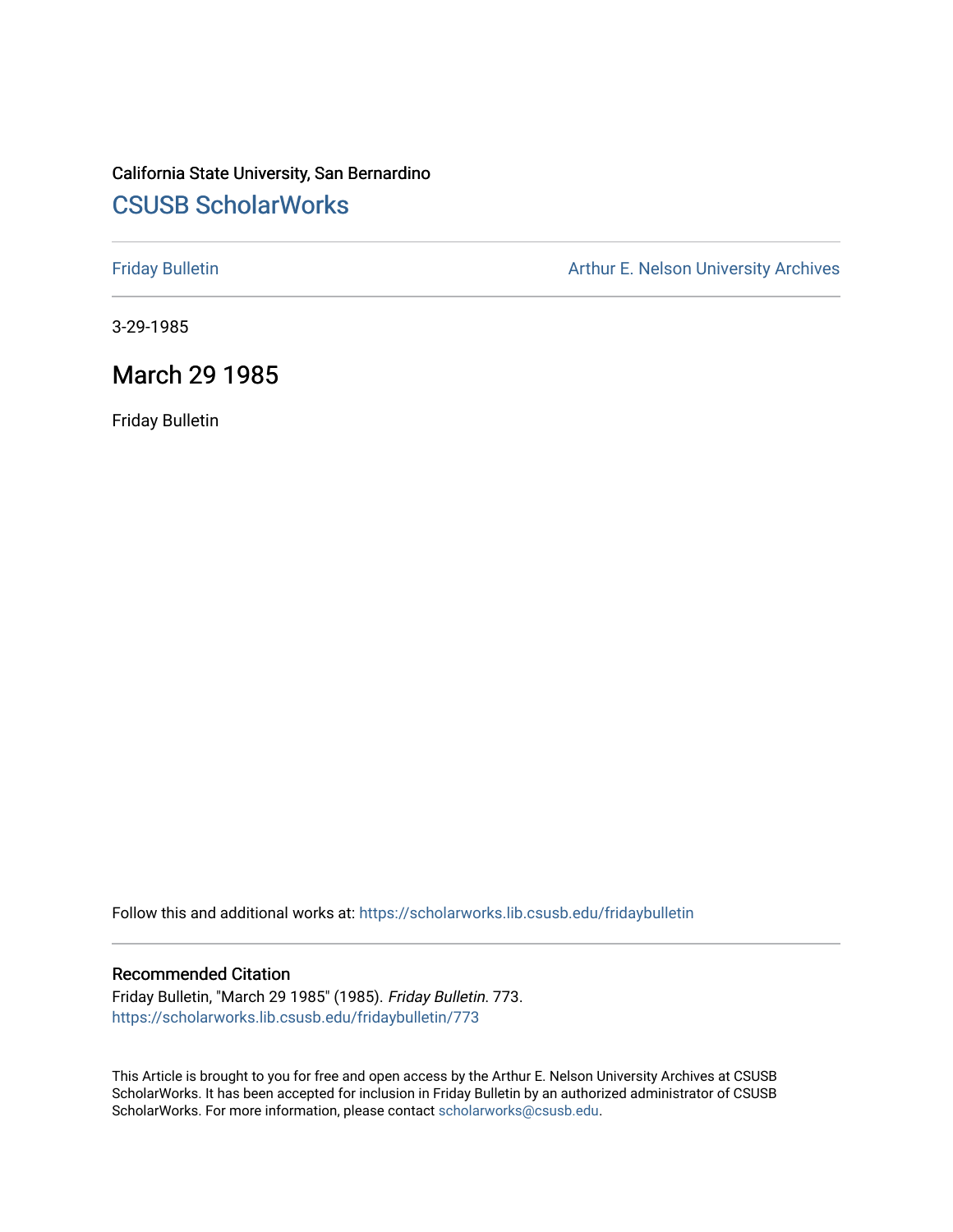# $THE BULLETIN$ <sup>MASTATE</sup> JENARGE *U UA STATE TO US OF TV*

California State University, San Bernardino<sup>14R</sup> 29 <sup>1985</sup>

*ms* march 29, 1985

## LIBRAHY

**Constitution Conference** Mationally recognized scholars will examine the con-<br>
To Be April 8-10 cept of equality as it has been debated and defined cept of equality as it has been debated and defined in three critical periods of American history, at a

8-10 in the Commons. The public is invited to attend two special evening presenta-

Part of a five-year series of events funded by the Office of the Bicentennial of the<br>Constitution of the National Endowment for the Humanities of the Bicentennial of the Constitution of the National Endowment for the Humanities, "Equality and the Constitution of the National Endowment for the Humanities, "Equality and the Consti-<br>tion" is designed for secondary school teachers who toget ab tion" is designed for secondary school teachers who teach about the U.S. Constitution.

Dr. Leonard Levy will keynote the conference by speaking on "Making the Constitution, 1776-1789," Monday at 8 p.m. in the Lower Commons. Dr. Levy is Andrew W. Mellon pro-<br>fessor of humanities and chairman of the graduate faculty is Andrew W. Mellon professor of humanities and chairman of the graduate faculty of history at Claremont Graduate School. His Origins of the Fifth Amendment: The Right Against Self-Incrim-<br>ination was awarded the Pulitzer Prize for history in 1969.

Dr. Gerald Gunther will speak on "The Role of the U.S. Supreme Court in Setting Forth<br>Constitutional Norms," Tuesday at 8 p.m. in the Recital Hall. Dr. Gunther is the<br>William Nelson Cromwell professor of law at Stanford La Constitutional Norms," Tuesday at 8 p.m. in the Recital Hall. Dr. Gunther is the Law, 10th edition, is the book most widely used for teaching that course in American

For the teachers, the conference will begin Monday, April 8 at 9 a.m. with registra-<br>tion. From 9:45 a.m. to noon, participants will discuss "The Concept of Equality in<br>the Founding Period." Dr. Ward McAfee (Academic Affai tion. From 9:45 a.m. to noon, participants will discuss "The Concept of Equality in<br>the Founding Period." Dr. Ward McAfee (Academic Affairs), Harry V. Jaffa, professor<br>of political philosophy at Claremont Graduate School; chair of history at Brown University; and Susan Leeson, professor of political sci-<br>ence and visiting professor of law at Williamette University, will head the session. Seminars for secondary teachers will follow each days' discussion from  $1:30$  to  $3:30$ 

"The Concept of Equality in the Civil War and Reconstruction Periods" will be the<br>topic Tuesday, April 9 from 9:30 a.m. to noon. Speckers to allege will be the topic Tuesday, April 9 from 9:30 a.m. to noon. Speakers will include Dr. Carol Goss<br>(Political Science), Harold Hyman, the William P. Hobby professional Or. Carol Goss (Political Science), Harold Hyman, the William P. Hobby professor of history at Rice<br>University; Glen Thurow, professor and chair of the departments of history at Rice University; Glen Thurow, professor and chair of the department of politics at the<br>University of Dallas: and Stephan Markman, chief compartment of politics at the University of Dallas; and Stephan Markman, chief counsel of the U.S. Senate's Judi-<br>ciary Subcommittee on the Constitution ciary Subcommittee on the Constitution.

Dr. Elliott Barkan (History), Stephan Markman, Dr. Edward Erler (Political Science) and Susan Leeson will head the Wednesday, April 10 discussion of "The Concept of<br>Equal Protection Today," from 9:30 a m +0 noon Equal Protection Today," from 9:30 a.m. to noon.

Cal State received a \$48,820 grant to sponsor the conference for 35 teachers from<br>public and private high schools in San Bernardino and Riverside counties.<br>Reservations are requested by Monday, April 1. Further information

may be obtained by calling Dr. James D. Thomas, the conference coordinator, Ext. 7939.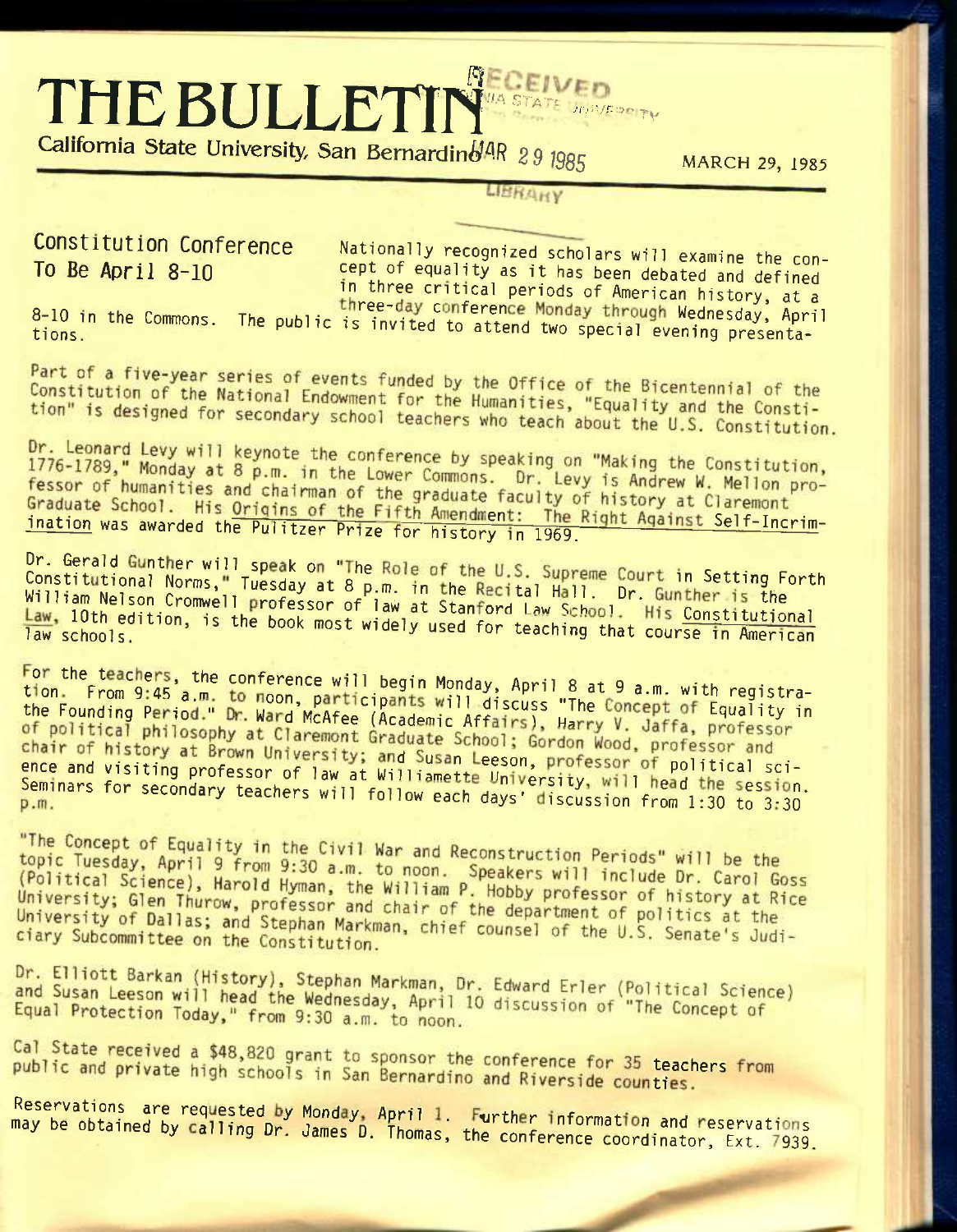Handicapped Exhibit Pieces of art work made by handicapped children throughout the country will be on display in the Library Monday, Art In Library **April 8 through Sunday, April 14.** 

The fifth annual Very Special Art Exhibit, held yearly to encourage and increase art opportunities for individuals with handicaps, is sponsored by the San Bernardino County Superintendent of Schools, the National Committee, Arts with the Handicapped, the East Valley Special Education Local Plan Area, and Cal State. Children represented in the exhibit range from preschoolers to high school students.

Arthur Nelson Celebrates Arthur Nelson (Library) will complete his 22nd year at this campus April 1 and last September celebrated 25 Years In The CSU **1999** his 25th year in the Cal State University system.

Nelson is the senior director of libraries in the CSU system and was the youngest university director ever appointed at a CSU. Nelson joined the staff at Cal State, Hayward in September, 1959.

"We have approximately 32 permanent staff in the library and 15 have been here over 10 years," said Marty Bloomberg.

CSU Board John F. Crowley, 61, a member of the CSU Board of Trustees since 1978, died Sunday, March 17 in Shanghai, China. Crowley was secre-Member Dies tary-treasurer of the San Francisco Labor Council, had served as a member of three Trustees' committees and as 1981-83 chair of the board's Committee on Campus Planning, Buildings and Grounds. Crowley was also active in the San Francisco Public Schools Commission, the Coastal Area Minority Committee and the Committee for Equal Opportunity and Apprenticeship and Training for Minority Groups. He is survived by his wife, Geraldine, and six children.

Summer Extension Get a taste of summer by planning now for summer clases and extension courses. Free copies of the Extended Education Bulletins Here Bulletin for summer are now available in the Extended Education Office, PL 500 and the Public Affairs Office, AD 117.

Five sessions will be offered this summer to provide regular and non-matriculated students a chance to pursue undergraduate or graduate study in most of the university's academic majors and professional programs. They begin June 18 and end Aug. 30

Extension courses will be offered evening and weekend hours on campus and in eight surrounding communities. Courses in fields such as education, computers, health, per sonal development, recreation and real estate will provide students with a wide variety of subjects to enhance a career or to simply provide enjoyment.

*The California State University. San Bemardii^ BUIIETIN is published by tbe Public Mfairs Office. AD 117, Ext. 7558. Items for publication should be received m writing by noon Tuesday.* 

*Edna Steiiman, Director of Public Affairs rtems for publication should be firective*<br>*Edna Steinman, Director of Public Affairs*<br>Calendar Items .... Ruth Moran *Calendar Items* .... Ruth Moran *Editor .... Pi^ Mangini Smith .• r. 4. No 27 VoliMB 20 Printed in tire Duplicating Center*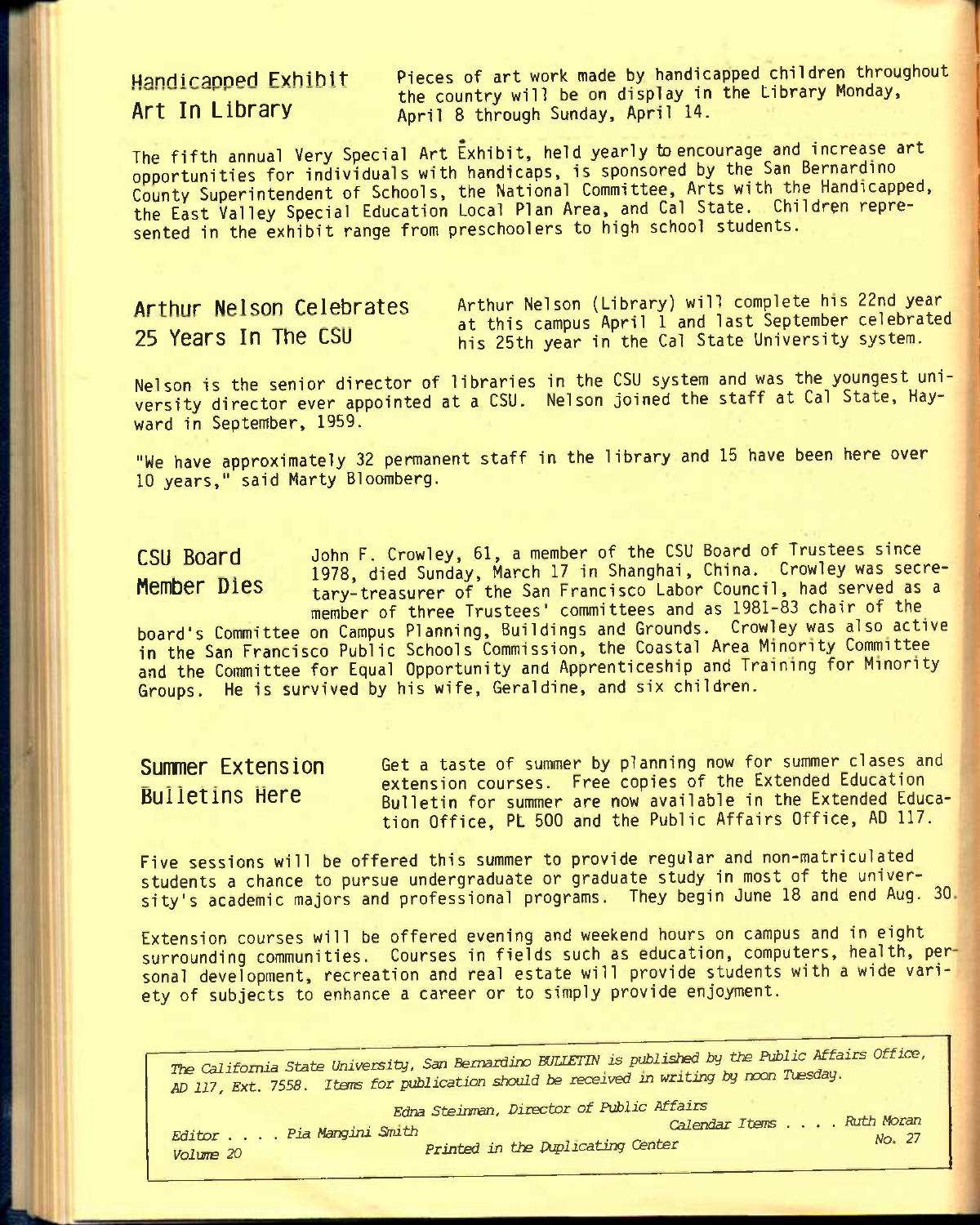**COMPOSER TO Discuss A composer regarded as an innovator in educational music** Publishing April 4 will speak to faculty, staff and students Thursday, April 4 from noon to 1 p.m. in the Recital Hall.

Dr. Sandy Feldstein, an award-winning composer and executive vice president and director of education for Alfred Publishing Co., Inc. in Sherman Oaks, will discuss the publishing industry, composing and arranging, and job opportunities.

Dr. Feldstein has earned several degrees including a doctorate from Columbia University. His teaching experience encompasses six years as professor of music education at the Crane School of Music as well as guest lecturer and clinician at universities and music conventions throughout the country.

**Verbally Charged Images A** traveling exhibition of **53** works of art by 15 con-To Open Monday, April 8 temporary artists will open Monday, April 8 with a reception from 7 to 10 p.m. in the Art Gallery.

"Verbally Charged Images," a collection of paintings, drawings, photographs, collages and three-dimensional installations, utilizes text toreinforce the visual images. The artists use the words to surprise viewers by reversing the'ir initial impressions of the pictures.

Nina Felshin, guest curator, is a freelance curator in New York who has published extensively on a wide variety of topics in contemporary art. Among works exhibited will be a 4 by 5 inch black and white photograph of Albert Einstein's home, a 36 by 48 inch and a 36 by 36 inch oil on canvas depicting flat rectangular planes of color, a series of six panels of black and white disaster photographs, and a variety of collages and installations using common and abstract objects. "Verbally Charged Images" was organized by Independent Curators, Incorporated, in New York, a non-profit traveling exhibition service specializing in contemporary art.

The Art Gallery is open Monday through Friday, 8 a.m. to 4 p.m. The exhibit will close Friday, May 10.

**Cheerleader Tryouts** workshops for students interested in becoming a To Begin Mondav, April 15 1985-86 Coyote cheerleader or yell leader will be held April 1 through April 11, Mondays and Wednesdays from 3 to 5 p.m. and Tuesdays and Thursdays

from 6 to 8 p.m. Tryouts, open to men and women, will be held Monday, April 15 at 7:30 p.m.

According to Ellen Kowalski (Physical Education), mandatory cheers, jumps and dance routines will be taught at the workshops. A cheer or yell leader must have a GPA of 2.0, must have attended at least one quarter at Cal State, and must be a full-time undergraduate student. Applications are available in the P.E. Office.

Workshops and tryouts will be held in the large gymnasium. Spectators are welcome to watch.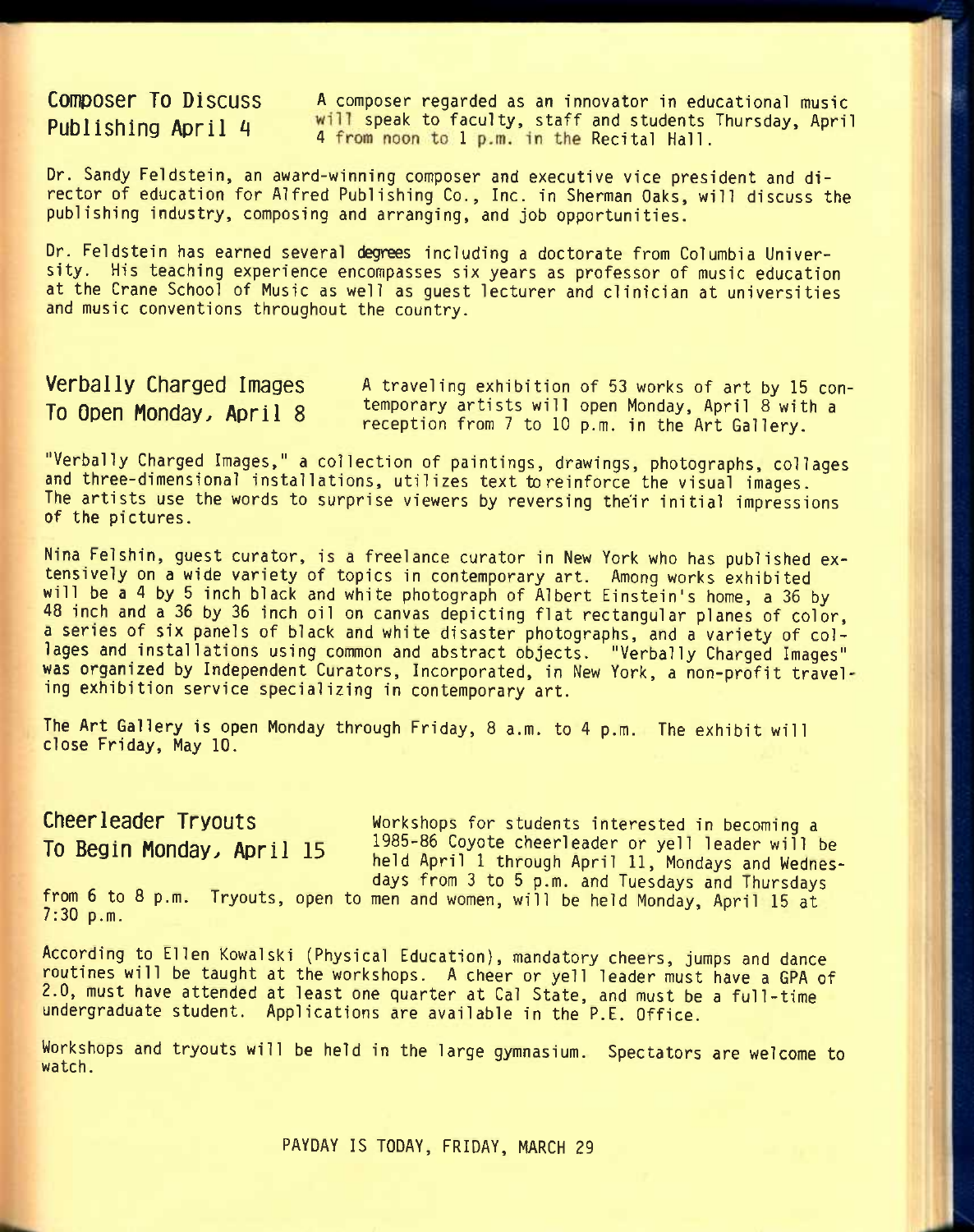# **Professional Activities**

Dr. Louise Burton (Education) discussed the universities'' role in working with community agencies to insure proper, consistent training of professionals at the Inland Counties Developmental Disabilities Services' Case Manager ICSM training program, March 7 in San Bernardino.

Dr. Hal Hoverland (Administration) was one of four panelists who debated the need' for a proposed fifth year of accounting to take the CPA examination at the California Society of CPA's Board of Directors' meeting at Yosemite, March 22.

Five physical education faculty members participated in the California Association for Health, Physical Education, Recreation and Dance's annual state conference, March 15- 17 in Oakland. Dr. Chris Grenfell gave a presentation titled "Alpine Skiing--Teaching and Organizing the Physical Education Course." Dr. Greg Price spoke on "Teaching Golf Indoors" and Dr. Reginald Price discussed "A Brief Look at Physical Education and Sport in China." Ellen Kowalski and Dr. Clifford Singh presided over sessions.

Dr. Brij B. Khare (Political Science) spoke to a class at Hyatt Elementary School in San Jacinto March 25 on the family life and religions of India. **Community Service** 

Dr. Walter T. Stewart (Marketing and Management) spoke March 13 at a luncheon meeting of the Crestline-Lake Gregory Rotary Club on "Computers Invading Business."

**NGWSWOrthy** Dr. Richard T. Ackley (National Security Studies) discussed deployment of the MX missile on Lee Carreck's WROQ Chicago talk show and the new Soviet leadership on Greg Gack's KPRO talk show in San Bernardino, both on March 11.

Dr. Elliott Barkan (History) was recently reappointed as Hillel coordinator for Jewish students on this campus, the University of California at Riverside and the University of Redlands.

Philip West (Music) has been retained as an audio-system consultant for Indian Wells Country Club.

# **Student Wins Fellowship**

A political science senior will participate in a 10-week study program in Washington, D.C. this summer. Heather Seyden, Lake Arrowhead, was awarded the Johnson Fellowship, a grant with a stipend that allows students to gain work experience in Washington, D.C.

not all it was

The annual grant is based on writing and scholastic ability, recommendations from professors, and an interest in public service and government.

Seyden is currently completing an internship in Congressman Jdrry Lewis' San Bernardino office and will continue to work with the congressman while in Washington.

She is a member of Pi Sigma Alpha, a political science honor society, and has been on the university's Instructionally Related Programs '(IRP) Board for the past two years. After receiving her B.A. degree, she plans to continue her studies in international relations.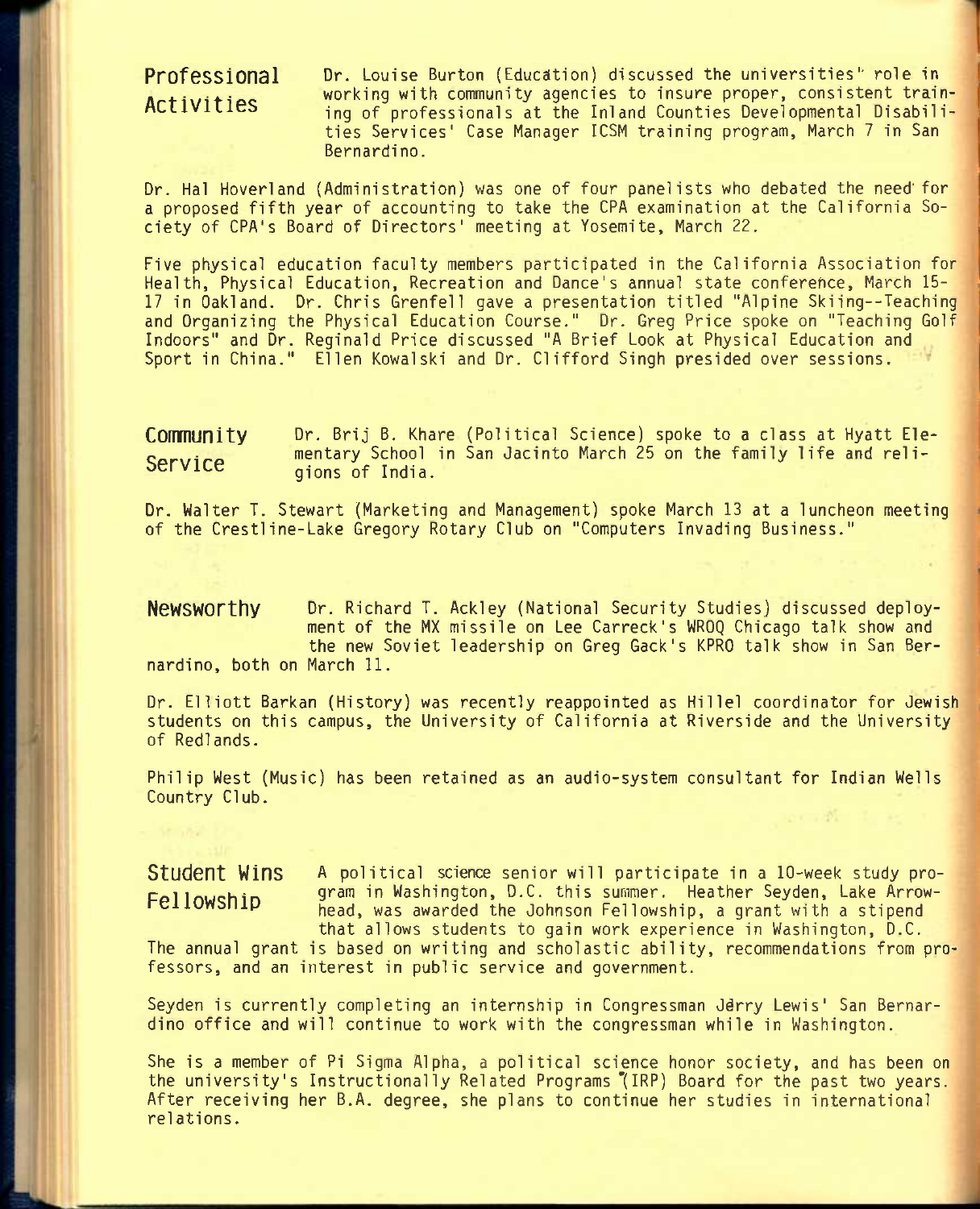#### **Personnel**

NEW TO THE UNIVERSITY CHANGE IN POSITION

Full-time, permanent Carol (Gay) Johnson

Jessie O. Garza ,<br>Groundsworker Ext. 7428, PP 128 Effective April 1

Caroline Luna Junior Counselor SAIL Program To: April 19, 1985 Ext. 7673, T IB

To: Clerical Assistant IV Groundsworker From: Secretary A<br>Physical Plant From: School of Humanitie School of Humanities<br>Ext. 7589, BI 21

PART-TIME TEMPORARY TO Part-time, temporary entertainment of the FULL-TIME PROBATIONARY

> Marcine E. Correll Clerical Assistant IIA National Security Studies Ext. 7632, BI 29B (Tu., Th., Fri. p.m.) (619) 246-8783, George AFB (M., W., Fri. a.m.) Effective: April 1

#### LEAVING THE UNIVERSITY

Marilyn Erickson Junior Counselor SAIL Program

Natalie Theodore Clerical Assistant IIA National Security Studies, George AFB

### **Employment Opportunities**

(Applications are accepted from 2 p.m. today until 2 p.m., Friday, April 12.)

ACADEMIC RESOURCES Senior Secretary--\$1524-\$1814/mo.; full-time, permanent. Available immedi ately.

ADMISSIONS Clerical Assistant IIA--\$1189-\$1401/ mo.; full-time, permanent. Available immediately.

PLANT OPERATIONS Groundsworker Trainee--\$1203-\$1253/ mo.; full-time, temporary (for nine months). Available immediately.

SCHOOL OF HUMANITIES Secretary A (Dictaphone)--\$1378-\$1632/mo.; full-time, permanent. Available immediately.

UPWARD BOUND PROGRAM (not a state position) Project Director--\$1956-\$2387/mo.; fulltime, temporary to May 31, 1986 (renewable for one year). Available June 1, 1985.

**Professional Opportunity ASSISTANT PROFESSOR OF socioLOGY**-university of Southern Maine; full-time, tenure-track to begin fall, 1985. Apply by April 15, 1985.